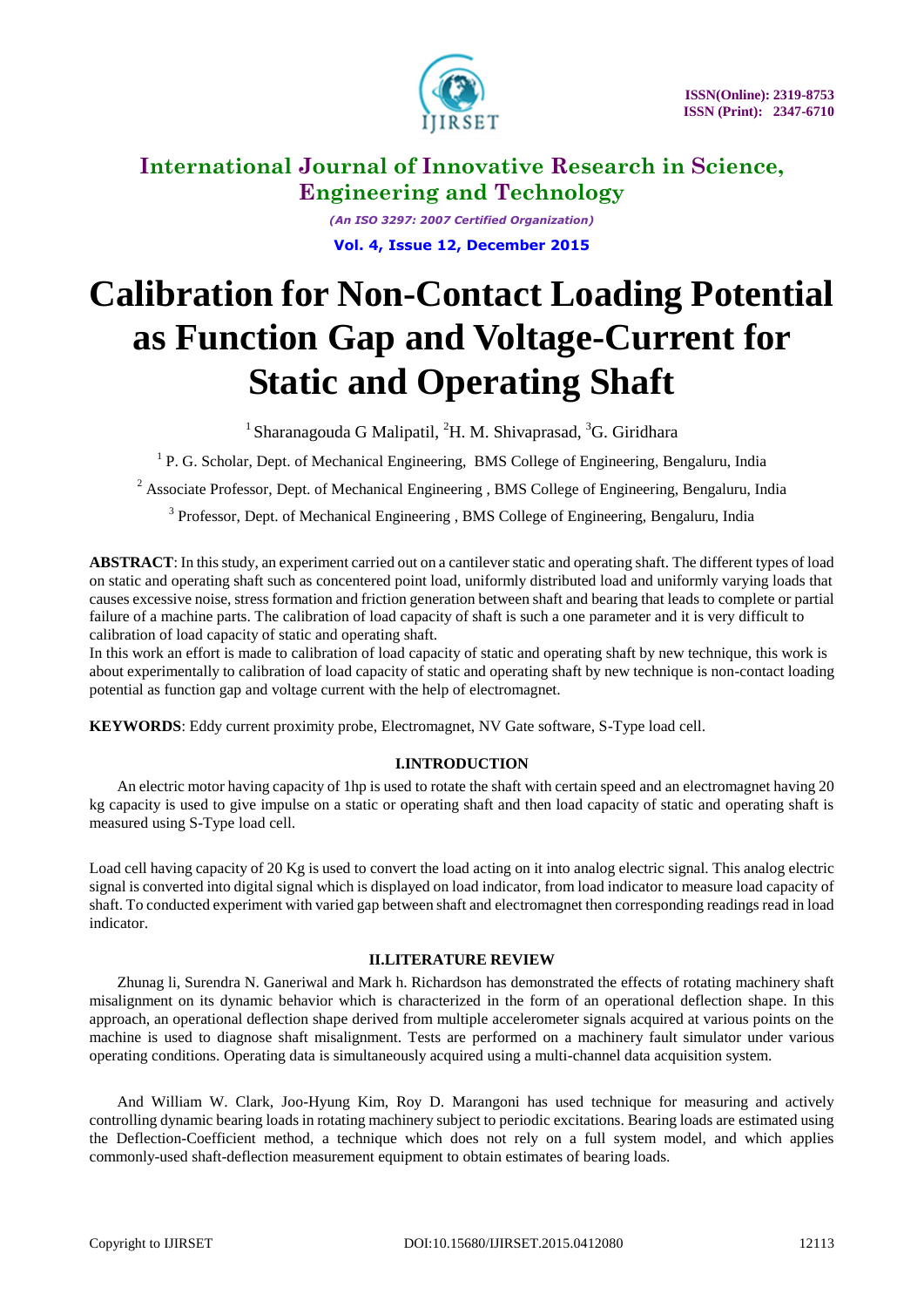

 **ISSN(Online): 2319-8753 ISSN (Print): 2347-6710** 

# **International Journal of Innovative Research in Science, Engineering and Technology**

*(An ISO 3297: 2007 Certified Organization)*

**Vol. 4, Issue 12, December 2015**

### **III.EXPERIMENTAL SETUP**



Fig. 1) Assembly showing electromagnet and S-type load cell.



Fig. 2) Experimental setup front view



Fig. 3) Experimental setup top view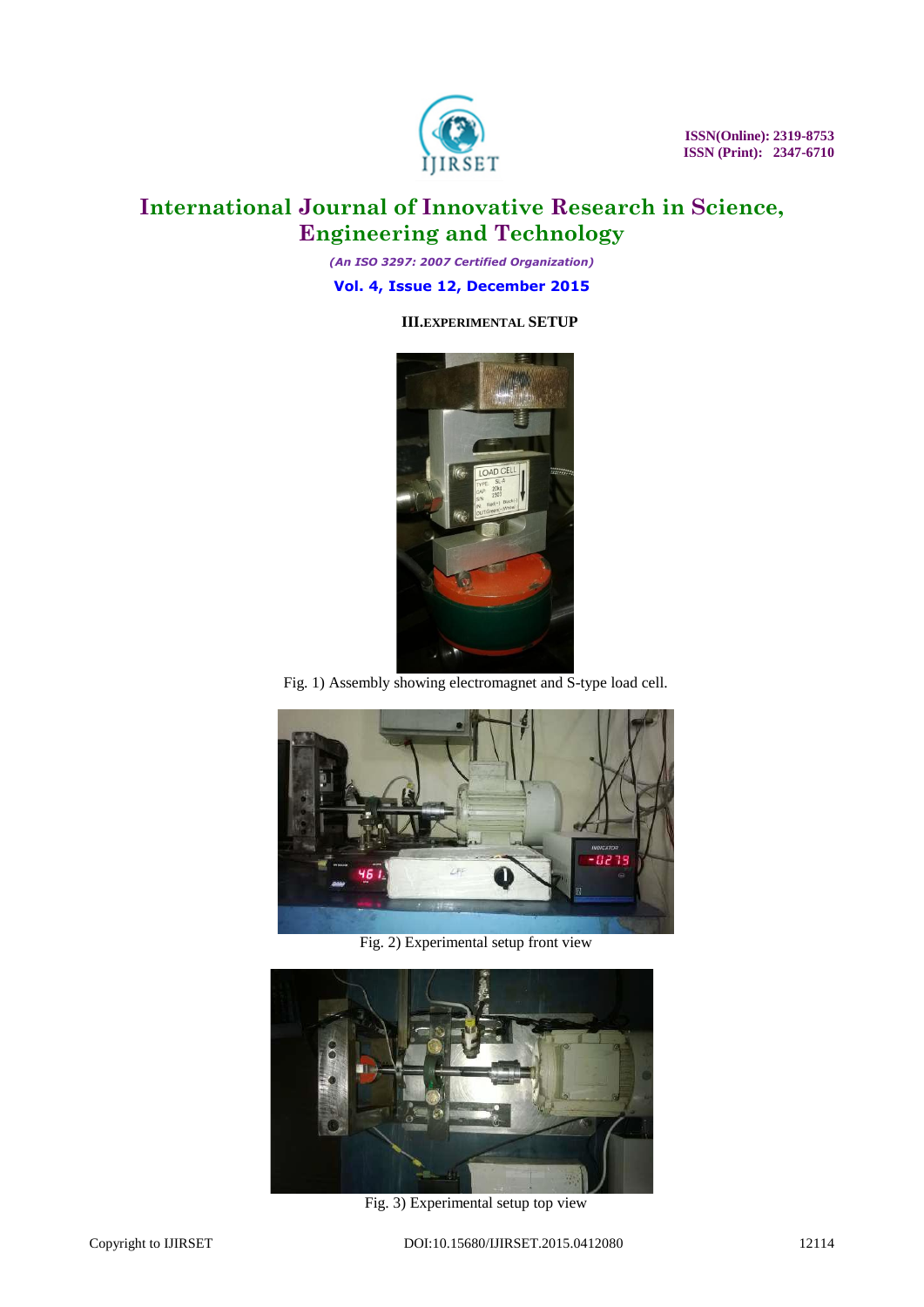

*(An ISO 3297: 2007 Certified Organization)*

### **Vol. 4, Issue 12, December 2015**

When the distance between shaft and electromagnet decreases, load capacity of shaft increases and vice versa. A 230volt AC power is supplied to electromagnet by using 24volt DC converter and three position switch (i.e., OFF-ON-OFF switch).

When the OFF-ON-OFF switch is in ON condition, electromagnet creates impulse on the shaft and then the load cell displays the load capacity of shaft on the load indicator. The same experiment is repeated by changing the distance (gap) between electromagnet and shaft.

### **IV.EXPERIMENTAL RESULTS**

#### **4.1) Calibration for non-contact loading potential as function gap and voltage current for static shaft**



Fig. 4) Gap between electromagnet and shaft is 14.4 mm with zero impulse on shaft at static condition.



Fig. 5) Gap between electromagnet and shaft is 14.44 mm with an impulse on shaft at static condition.

- 1. 24volt DC and 230volt AC power supply.
- 2. Load capacity is 8 grams.
- 3. Scaling factor for load indicator is 2.73
- 4. Total load in Newton =  $8*2.73*0.001*9.81 = 0.2143$  N.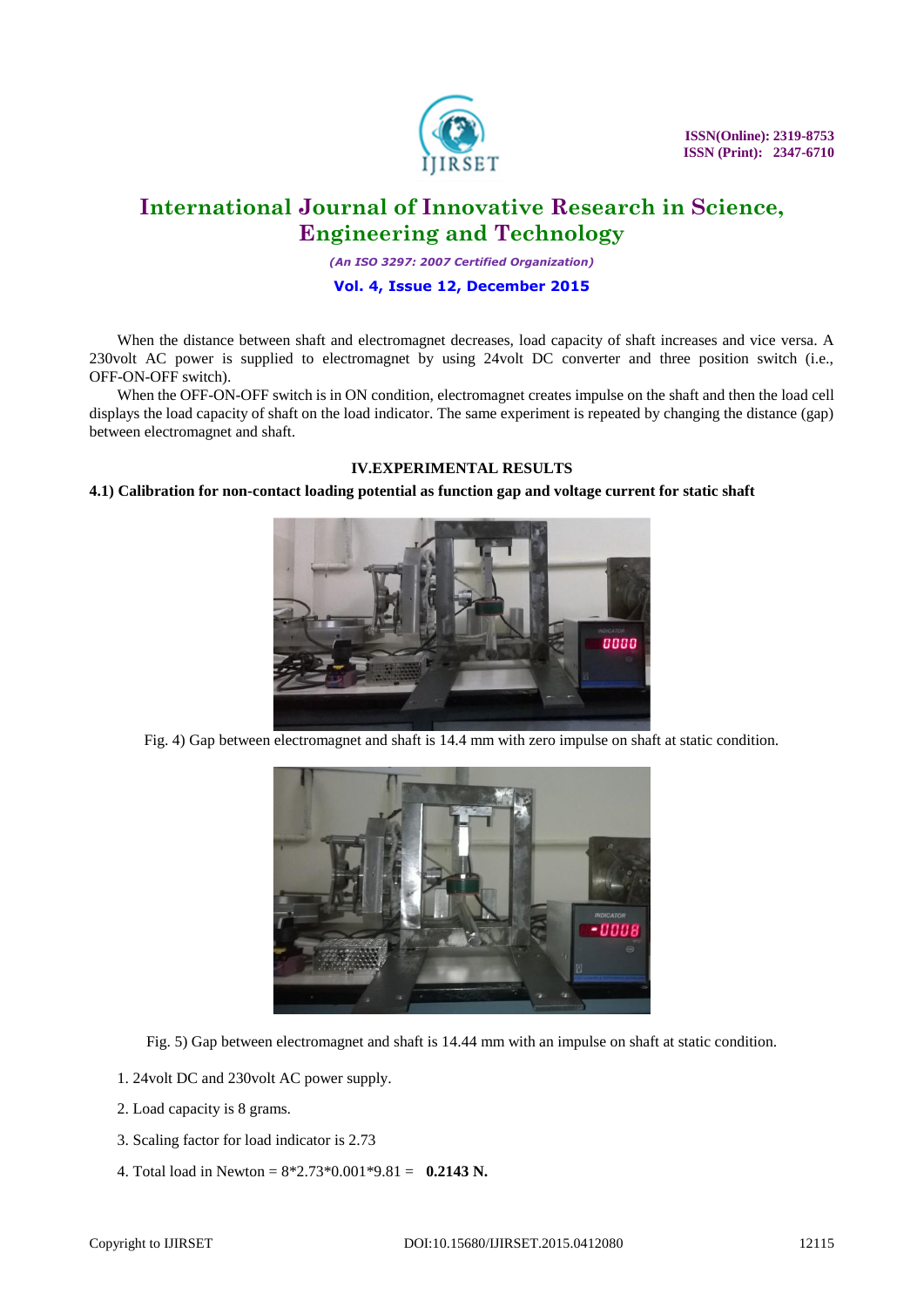

*(An ISO 3297: 2007 Certified Organization)*

**Vol. 4, Issue 12, December 2015**



Fig. 6) Gap between the electromagnet and shaft is **ZERO** with an impulse on shaft at static condition.

- 1. 24volt DC and 230volt AC power supply.
- 2. Load capacity is **286** grams.
- 3. Scaling factor for load indicator is 2.73
- 4. Total load in Newton = 286\*2.73\*0.001\*9.81 = **127.53N.**



Graph 1) Characteristic curves (force v/s distance) for shaft at static condition

From the graph 1, one can observe that, the maximum gap provided between electromagnet and shaft is 14.4 mm with a load capacity of nearly 0.22 N. Also for zero gaps between electromagnet and shaft, the load is nearly 128 N at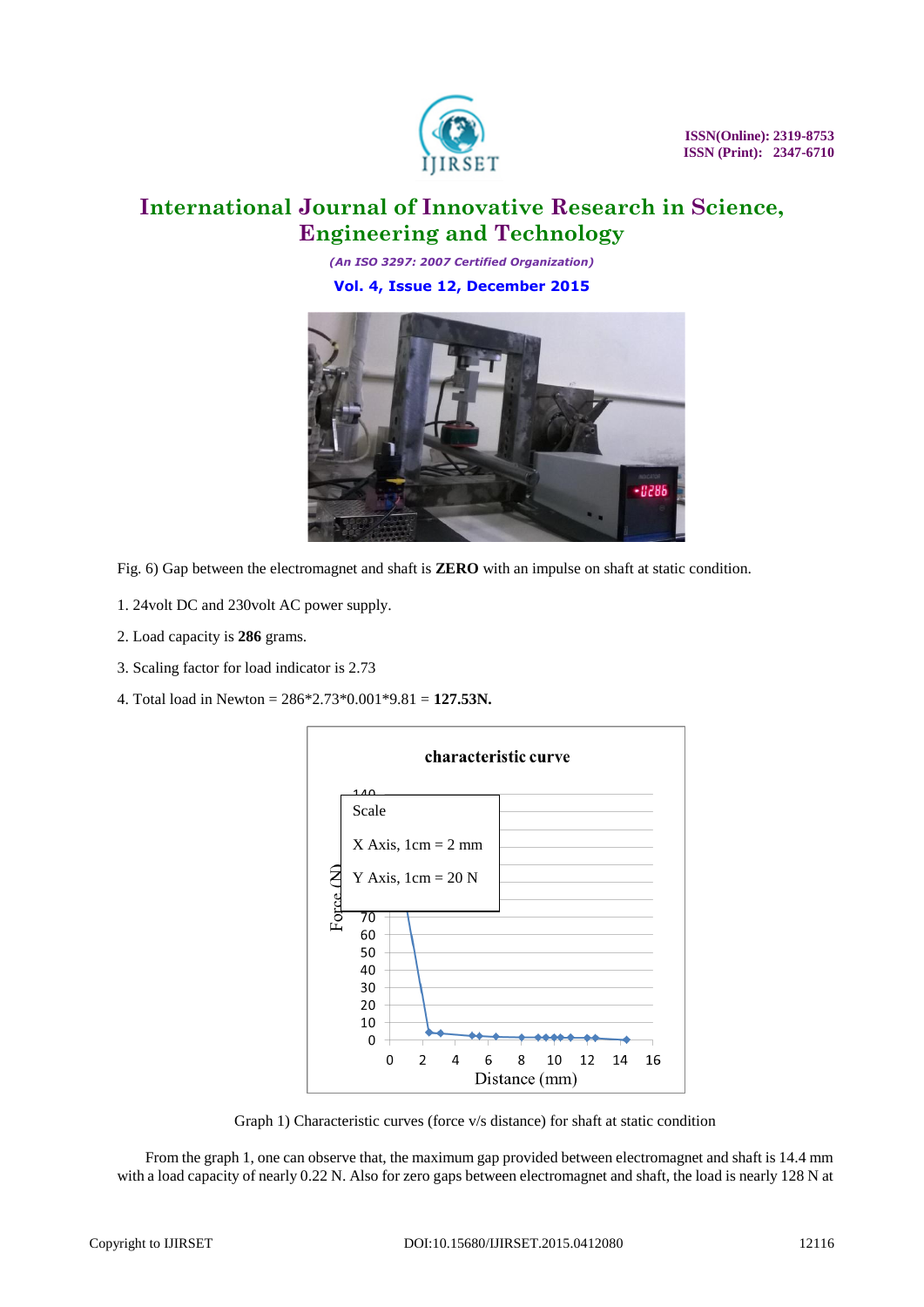

 **ISSN(Online): 2319-8753 ISSN (Print): 2347-6710** 

# **International Journal of Innovative Research in Science, Engineering and Technology**

*(An ISO 3297: 2007 Certified Organization)*

### **Vol. 4, Issue 12, December 2015**

static condition. This is maximum capacity of electromagnet used. The load capacity of shaft increases with decreases of distance between shaft and electromagnet and vice versa.

#### **4.2) Calibration for non-contact loading potential as function gap and voltage current for operating shaft**



Fig. 7) Shaft is running at 461rpm and load capacity is 279 grams with impulse

| SI.<br>NO <sub>1</sub> | <b>Speed of</b><br>shaft<br>(RPM) | <b>Minimum</b><br>force $(N)$ | <b>Maximum</b><br>force $(N)$ |
|------------------------|-----------------------------------|-------------------------------|-------------------------------|
| 1                      | $\Omega$                          | 0.220                         | 0.220                         |
| $\overline{2}$         | 1200                              | 3.480                         | 3.519                         |
| 3                      | 2400                              | 3.891                         | 3.921                         |
| 4                      | 3600                              | 3.325                         | 3.353                         |
| 5                      | 4800                              | 2.653                         | 2.678                         |
| 6                      | 6000                              | 0.345                         | 0.368                         |

Table 1) Distance between electromagnet and operating shaft is **14.44** mm.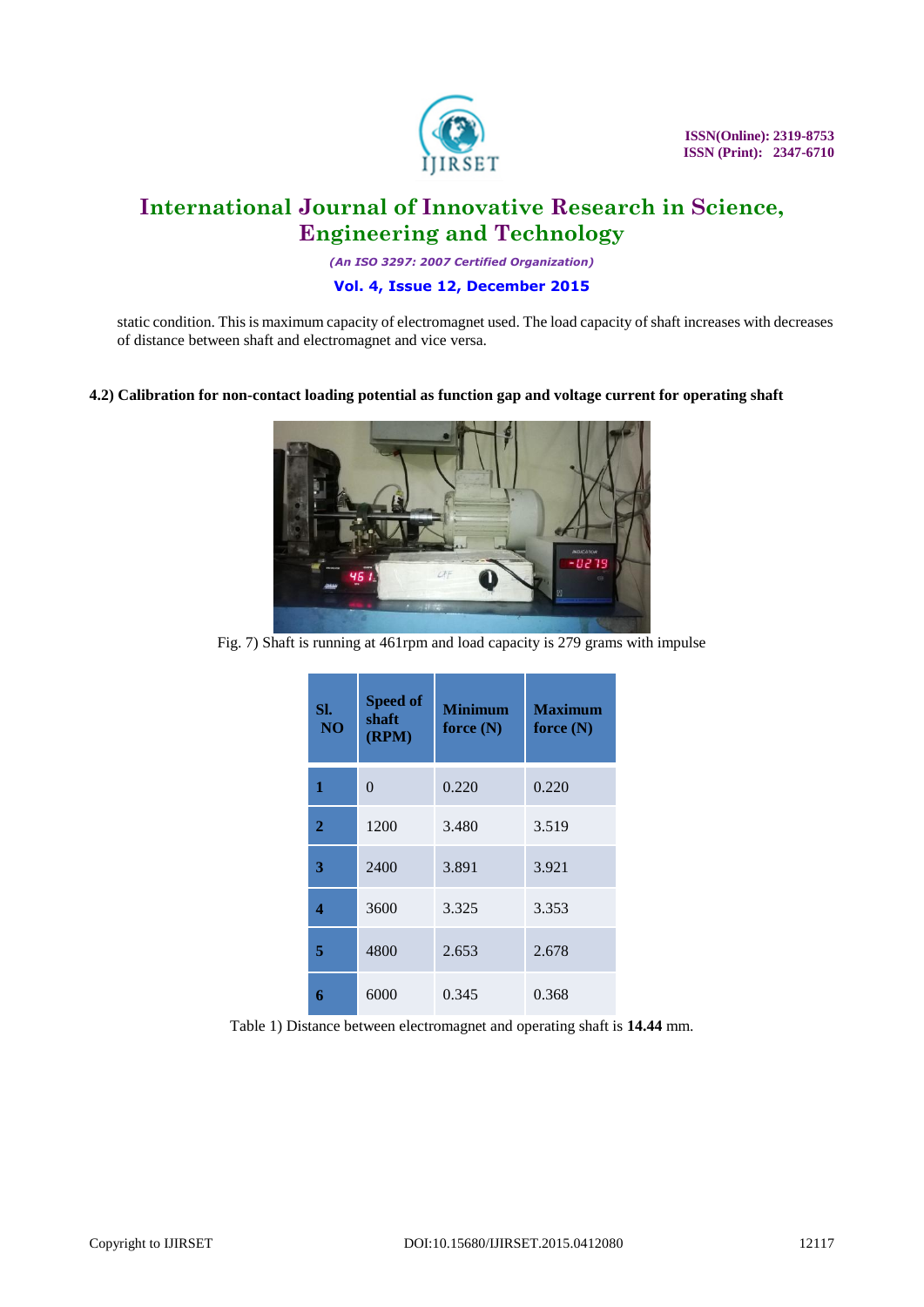

*(An ISO 3297: 2007 Certified Organization)*

**Vol. 4, Issue 12, December 2015**



Graph 2) Characteristic curve (force versus speed) for rotating shaft with constant gap of 14.44 mm

From graph 2, the load capacity of shaft increases with increase of shaft speed up to 2400 rpm, after that load capacity of shaft suddenly decreases with increase in shaft speed.

| Sl.NO          | <b>Speed of</b><br>shaft (RPM) | Min.<br>force $(N)$ | Max.<br>force $(N)$ |
|----------------|--------------------------------|---------------------|---------------------|
| 1              | 0                              | 3.301               | 3.301               |
| $\overline{2}$ | 1200                           | 4.532               | 4.650               |
| 3              | 2400                           | 4.738               | 4.768               |
| 4              | 3600                           | 4.405               | 4.473               |
| 5              | 4800                           | 4.169               | 4.248               |
| 6              | 6000                           | 3.816               | 3.875               |

Table 2) Distance between electromagnet and rotating shaft is **4.92** mm.

| Scale                                   |
|-----------------------------------------|
| X Axis, $1 \text{cm} = 200 \text{ RPM}$ |
| Y Axis, $1cm = 1 N$                     |
|                                         |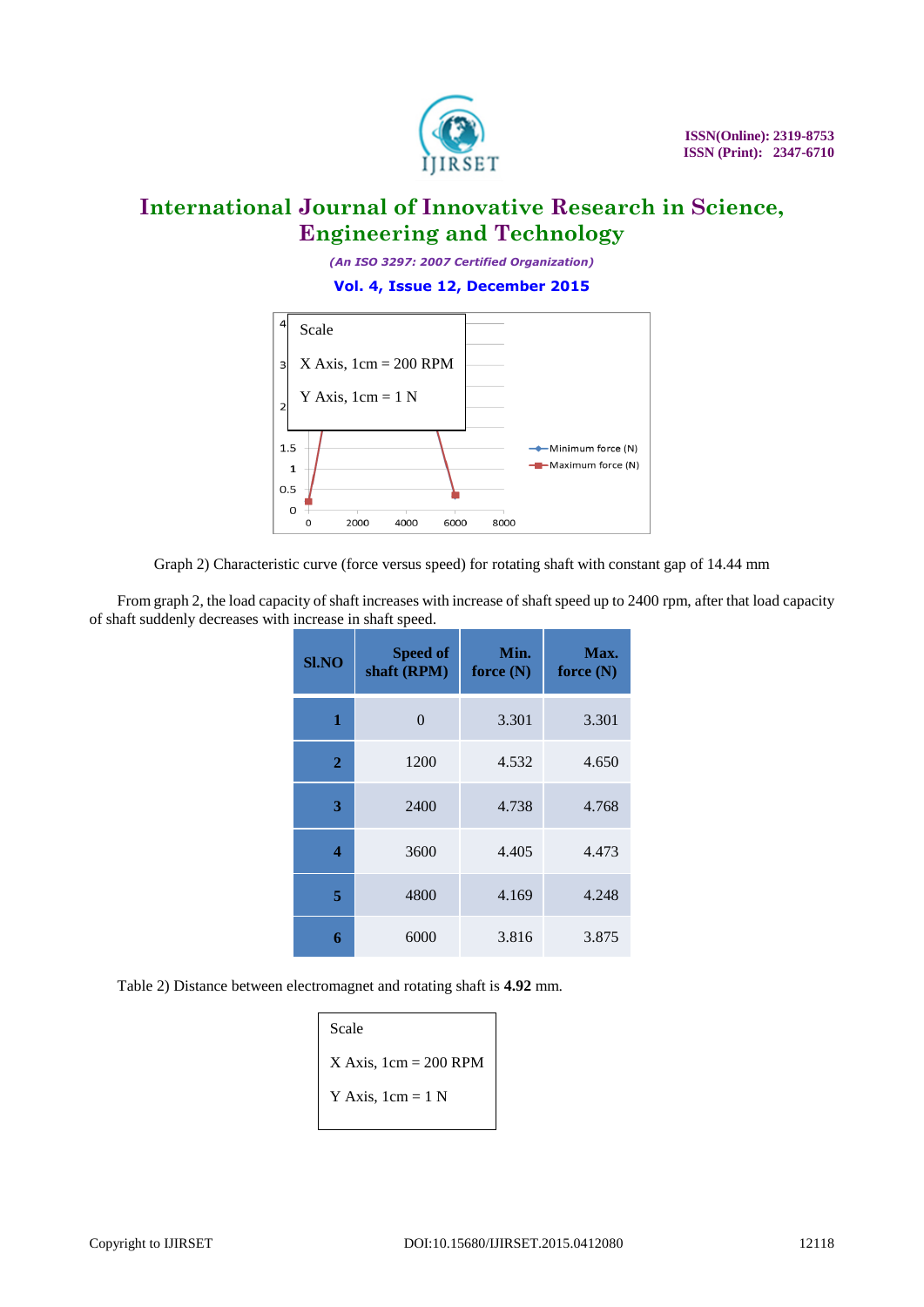

*(An ISO 3297: 2007 Certified Organization)*

**Vol. 4, Issue 12, December 2015**



Graph 3) Characteristic curves (force versus speed) for rotating shaft with a constant gap of 4.92 mm.

From graph 3, the load capacity of shaft increases with increase of shaft speed up to 2400 rpm, after that load capacity of shaft slightly decreases with increase in shaft speed.

#### **V.CONCLUSIONS**

- 1) For static shaft, the load capacity of shaft increases with decreases of distance between shaft and electromagnet and vice-versa.
- 2) For operating shaft,
- a) The load capacity of shaft increases with increase of shaft speed up to 2400 rpm, after that load capacity of shaft suddenly decreases with increase in shaft speed when constant gap between shaft and electromagnet is 14.44 mm.
- b) The load capacity of shaft increases with increase of shaft speed up to 2400 rpm, after that load capacity of shaft slightly decreases with increase in shaft speed when constant gap between shaft and electromagnet is 4.92 mm.

#### **REFERENCES**

[1] Zhunag li, Surendra N. Ganeriwal and Mark h. Richardson "Using Operational Deflection Shapes to Detect Unbalance in Rotating Equipment" Proceeding of International Modal Analysis Conference (XXVI), February, 2008. [2] William W. Clark, Joo-Hyung Kim, Roy D. Marangoni, "Active Control of Dynamic Bearing Loads in Rotating Machinery Using the Deflection Coefficient Method for Load Estimation", International Journal Acoustics and Vibration. [3] Kevin Gatzwiller, Bruel and Kjaer, "Measuring Torsional Operational Deflection Shapes of Rotating Shafts", Bruel and Kjaer, world Headquarters, DK-2850 Nwum. Denmark.

[4] G. K. Grover and S. P. Nigam "Mechanical vibrations" Seventh edition, 2001.